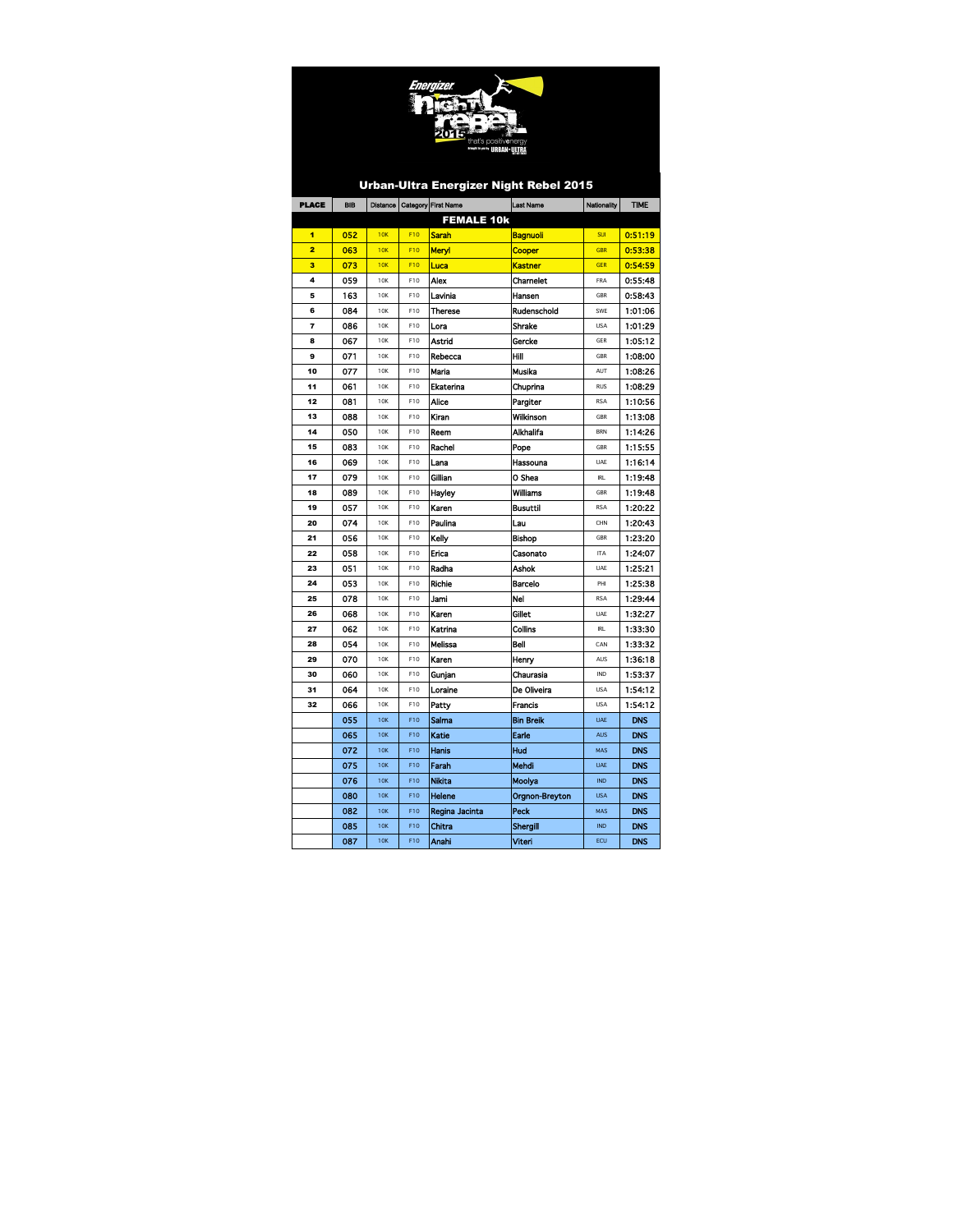| 1  |     |            |            | <u>MALE 10k</u>   |                    |             |            |
|----|-----|------------|------------|-------------------|--------------------|-------------|------------|
|    | 131 | 10K        | <b>M10</b> | Ryan              | <b>McGovern</b>    | <b>IRL</b>  | 0:40:45    |
|    |     |            |            |                   |                    |             |            |
| 2  | 155 | 10K        | <b>M10</b> | Gerard            | Van De Pol         | <b>NED</b>  | 0:42:36    |
| з  | 102 | 10K        | <b>M10</b> | Darryl            | <b>Chiles</b>      | <b>UAE</b>  | 0:42:45    |
| 4  | 090 | 10K        | M10        | Luis              | Abram              | <b>BRA</b>  | 0:44:48    |
|    |     |            |            |                   |                    |             |            |
| 5  | 112 | 10K        | M10        | Luke              | Garrett            | GBR         | 0:45:09    |
| 6  | 106 | 10K        | M10        | Paul              | Drury              | GBR         | 0:47:46    |
| 7  | 104 | 10K        | M10        | Craig             | Connor             | GBR         | 0:48:25    |
|    |     |            |            |                   |                    |             |            |
| 8  | 094 | 10K        | M10        | Andrea            | Bagnuoli           | SUI         | 0:48:36    |
| 9  | 151 | 10K        | M10        | Morten            | Stützer            | DEN         | 0:48:36    |
| 10 | 130 | 10K        | M10        | Robert            | McCaffrey          | GBR         | 0:50:14    |
|    |     |            |            |                   |                    |             |            |
| 11 | 133 | 10K        | M10        | Rossini           | <b>Nunes Gomes</b> | <b>BRA</b>  | 0:50:28    |
| 12 | 140 | 10K        | M10        | Simon             | Putt               | GBR         | 0:50:31    |
| 13 | 108 | 10K        | M10        | Jaime             | Echevern           | ESP         | 0:51:30    |
|    |     |            |            |                   |                    |             |            |
| 14 | 103 | 10K        | M10        | Paul              | Coenen             |             | 0:52:12    |
| 15 | 147 | 10K        | M10        | Mark              | Simon              | GBR         | 0:52:12    |
| 16 | 143 | 10K        | M10        | Andre             | Sareise            |             | 0:53:08    |
|    |     |            |            |                   |                    |             |            |
| 17 | 125 | 10K        | M10        | Mauricio          | Madruga            | <b>BRA</b>  | 0:53:44    |
| 18 | 136 | 10K        | M10        | Orkun             | Ozbatur            | UAE         | 0:54:49    |
| 19 | 124 | 10K        | M10        | Arnaud            | Levacher           | <b>FRA</b>  | 0:55:26    |
|    |     |            |            |                   |                    |             |            |
| 20 | 161 | 10K        | M10        | Robert            | Webling            | <b>RSA</b>  | 0:56:29    |
| 21 | 162 | 10K        | M10        | Jonathan          | Wong               | CHN         | 0:59:31    |
| 22 | 107 | 10K        | M10        | Declan            | Duff               | <b>IRL</b>  | 1:00:18    |
|    |     |            |            |                   |                    |             |            |
| 23 | 126 | 10K        | M10        | Ragy              | Magdy              | EGY         | 1:00:59    |
| 24 | 158 | 10K        | M10        | Daniel            | Vincent            | GBR         | 1:01:21    |
| 25 | 157 | 10K        | M10        | Andv              | Vincent            | GBR         | 1:02:12    |
|    |     |            |            |                   |                    |             |            |
| 26 | 118 | 10K        | M10        | Michael Schnedler | Jensen             | DEN         | 1:03:11    |
| 27 | 098 | 10K        | M10        | Kal               | Chan               | CAN         | 1:03:40    |
| 28 | 159 | 10K        | M10        | Jonathan          | Vincent            | GBR         | 1:04:00    |
|    |     |            |            |                   |                    |             |            |
| 29 | 144 | 10K        | M10        | Sreeral           | s٧                 | <b>IND</b>  | 1:05:15    |
| 30 | 127 | 10K        | M10        | Daniel            | Marcevans          | UAE         | 1:05:49    |
| 31 | 152 | 10K        | M10        | Egor              | Trofimenko         | <b>RUS</b>  | 1:07:00    |
|    |     |            |            |                   |                    |             |            |
| 32 | 141 | 10K        | M10        | Anish             | R Kurup            | <b>IND</b>  | 1:08:23    |
| 33 | 105 | 10K        | M10        | Marcus            | De Oliveira        | <b>USA</b>  | 1:08:32    |
| 34 | 109 | 10K        | M10        | Scott             | Francis            | <b>USA</b>  | 1:08:34    |
|    |     |            |            |                   |                    |             |            |
| 35 | 154 | 10K        | M10        | Praveen           | Vamadevan          | <b>IND</b>  | 1:08:45    |
| 36 | 148 | 10K        | M10        | Bradley           | Simon              | <b>USA</b>  | 1:09:11    |
| 37 | 153 | 10K        | M10        | Marko             | Turkovic           | SRB         | 1:10:27    |
|    |     |            |            |                   |                    |             |            |
| 38 | 116 | 10K        | M10        | Thomas            | Holmes             | <b>USA</b>  | 1:12:52    |
| 39 | 121 | 10K        | M10        | Subhankar         | Khan               | <b>IND</b>  | 1:13:02    |
| 40 | 115 | 10K        | M10        | Dan               | Hicks              | <b>USA</b>  | 1:13:12    |
|    |     |            |            |                   |                    |             |            |
| 41 | 134 | 10K        | M10        | David             | Oπ                 | GBR         | 1:13:30    |
| 42 | 135 | 10K        | M10        | Jozef             | Ostrochovsky       | <b>SVK</b>  | 1:14:52    |
| 43 | 138 | 10K        | M10        | Krishna           | Prasad             | IND         | 1:16:02    |
|    |     |            |            |                   |                    |             |            |
| 44 | 128 | 10K        | M10        | Robert            | Markey             | GBR         | 1:17:49    |
| 45 | 142 | 10K        | M10        | Vickram           | Rajeshwaran        | <b>IND</b>  | 1:18:05    |
| 46 | 111 | 10K        | M10        | lidar             | Gabdrakhmanov      | RUS         | 1:18:53    |
|    |     |            |            |                   |                    |             |            |
| 47 | 095 | 10K        | M10        | Chase             | Baldwin            | <b>USA</b>  | 1:19:14    |
| 48 | 123 | 10K        | M10        | Nataraj           | Kumaresun          | <b>IND</b>  | 1:20:18    |
| 49 | 139 | 10K        | M10        | Bose              | Prathap            | UAE         | 1:23:37    |
| 50 | 092 | 10K        | M10        | lftikhar          | Amin               | BAN         | 1:24:55    |
|    |     |            |            |                   |                    |             |            |
| 51 | 160 | 10K        |            |                   |                    |             |            |
|    |     |            | M10        | Ashok             | Visweswaran        | UAE         | 1:25:12    |
| 52 | 100 | 10K        | M10        | Rajesh            | Cherian            | UAE         | 1:25:16    |
|    | 117 | 10K        | M10        | Ashish            |                    | UAE         |            |
| 53 |     |            |            |                   | Jain               |             | 1:26:05    |
| 54 | 091 | 10K        | M10        | Safdar            | Akbar              | <b>USA</b>  | 1:28:42    |
| 55 | 146 | 10K        | M10        | Richesh           | Sharma             | UAE         | 1:25:57    |
| 56 | 132 | 10K        | M10        | Mushtaq           | Mohamed            | SRI         | 1:50:21    |
|    |     |            |            |                   |                    |             |            |
|    | 093 | 10K        | M10        | Amir Aliff        | Amir Hamzah        | MAS         | <b>DNS</b> |
|    | 096 | <b>10K</b> | <b>M10</b> | lan               | <b>Barfoot</b>     | <b>GBR</b>  | <b>DNS</b> |
|    | 097 | 10K        | M10        | Liam              | <b>Burke</b>       | IRL         | <b>DNS</b> |
|    |     |            |            |                   |                    |             |            |
|    | 099 | <b>10K</b> | <b>M10</b> | Rovine            | Chandrasekera      | <b>GBR</b>  | <b>DNS</b> |
|    | 101 | 10K        | M10        | Murtaza           | Chevel             | CAN         | <b>DNS</b> |
|    | 110 | <b>10K</b> | <b>M10</b> | Traci             | Fuller             | <b>USA</b>  | <b>DNS</b> |
|    |     |            |            |                   |                    |             |            |
|    | 113 | 10K        | M10        | Bugra             | Hatipoglu          | TUR         | <b>DNS</b> |
|    | 114 | <b>10K</b> | <b>M10</b> | Mark              | Henaway            | <b>AUS</b>  | <b>DNS</b> |
|    | 119 | 10K        | M10        | Walid             | Katerji            | ${\sf LIB}$ | <b>DNS</b> |
|    | 120 | <b>10K</b> | <b>M10</b> | Dhìresh           | Kerai              | <b>GBR</b>  | <b>DNS</b> |
|    |     |            |            |                   |                    |             |            |
|    | 122 | 10K        | M10        | Mark              | Kirby              | <b>GBR</b>  | <b>DNS</b> |
|    | 129 | <b>10K</b> | <b>M10</b> | Jason             | <b>Marshalsea</b>  | <b>GBR</b>  | <b>DNS</b> |
|    | 137 | 10K        | M10        | Hardik            | Patil              | $\sf IND$   | <b>DNS</b> |
|    |     |            |            |                   |                    |             |            |
|    | 145 | <b>10K</b> | <b>M10</b> | Richard           | Scott              | <b>GBR</b>  | <b>DNS</b> |
|    | 149 | 10K        | M10        | Ashley            | St Martin          | CAN         | <b>DNS</b> |
|    | 150 | <b>10K</b> | <b>M10</b> | Barry             | Stormont           | <b>ITA</b>  | <b>DNS</b> |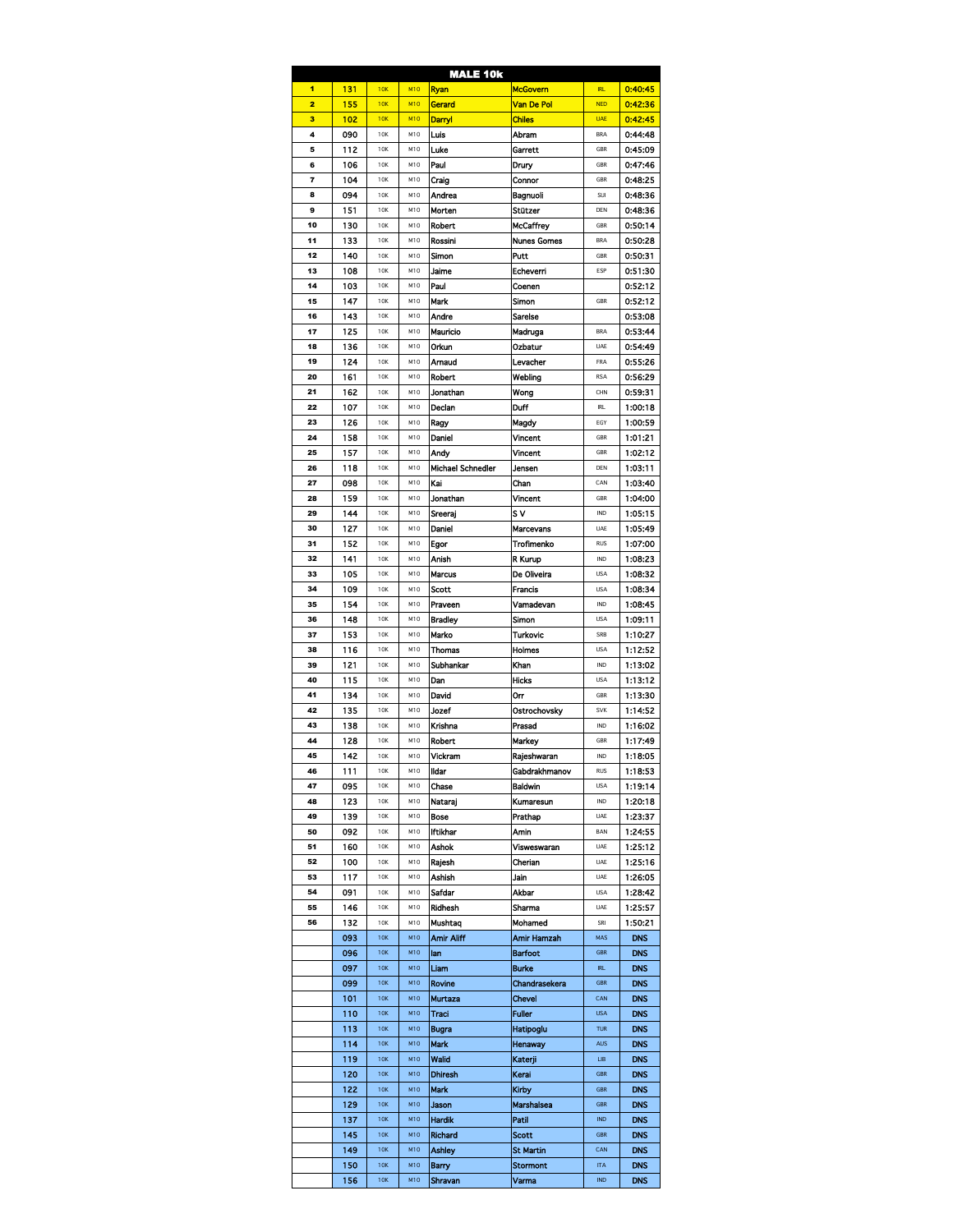| <b>FEMALE 20k</b> |     |            |            |                    |                   |            |            |
|-------------------|-----|------------|------------|--------------------|-------------------|------------|------------|
| 1                 | 224 | 20K        | <b>F20</b> | Lucy               | <b>Merigold</b>   | <b>GBR</b> | 1:43:42    |
| $\overline{2}$    | 232 | 20K        | <b>F20</b> | Cindv              | <b>Stadelmann</b> | <b>GER</b> | 1:51:07    |
| з                 | 222 | 20K        | <b>F20</b> | <b>Sarah</b>       | Lewis             | <b>GBR</b> | 2:03:51    |
| 4                 | 230 | 20K        | F20        | Susie              | Richardson        | <b>USA</b> | 2:09:48    |
| 5                 | 229 | 20K        | F20        | Cecilv             | Reynolds          | <b>USA</b> | 2:20:26    |
| 6                 | 228 | 20K        | F20        | Emma               | Phillips          | GBR        | 2:22:37    |
| 7                 | 223 | 20K        | F20        | Jayashree          | Mehta             | <b>IND</b> | 2:27:06    |
| 8                 | 214 | 20K        | F20        | Liz                | Gilmore           | <b>USA</b> | 2:27:09    |
| 9                 | 209 | 20K        | F20        | Nicole             | <b>Enders</b>     | GER        | 2:27:24    |
| 10                | 231 | <b>20K</b> | F20        | Yasmine            | Salaam            | UAE        | 2:32:28    |
| 11                | 208 | <b>20K</b> | F20        | Celeste Victoria   | De Jesus          | PHI        | 2:37:18    |
| 12                | 202 | 20K        | F20        | Linn               | Alholt            | SWE        | 2:40:14    |
| 13                | 205 | 20K        | F20        | Anne               | Menard            | <b>GBR</b> | 2:40:27    |
| 14                | 206 | <b>20K</b> | F20        | Joanna             | Charters          | <b>GBR</b> | 2:40:27    |
| 15                | 215 | <b>20K</b> | F20        | Amanda             | Greenwood         | <b>NZL</b> | 2:40:27    |
| 16                | 227 | 20K        | F20        | Autumn             | Oden              | <b>USA</b> | 2:52:58    |
| 17                | 233 | 20K        | F20        | Sarah              | Verdoia           | <b>FRA</b> | 2:53:01    |
| 18                | 234 | 20K        | F20        | Anne               | Villagracia       | PHI        | 2:56:39    |
| 19                | 212 | <b>20K</b> | F20        | Mary               | Fitzgerald        | <b>IRL</b> | 3:01:36    |
| 20                | 218 | 20K        | F20        | Bindu              | Joseph            | <b>IND</b> | 3:07:40    |
| 21                | 219 | 20K        | F20        | Asma               | Kamran            | PAK        | 3:11:43    |
| 22                | 203 | <b>20K</b> | F20        | <b>Ruth Esther</b> | Ang               | PHI        | 3:13:05    |
| 23                | 226 | <b>20K</b> | F20        | Quenz              | Nico              | PHI        | 3:13:05    |
| 24                | 211 | 20K        | F20        | Nadia              | Farawana          | GER        | 3:17:18    |
| 25                | 201 | 20K        | F20        | Salema Begum       | Abul Khair        | BAN        | 3:51:03    |
| 26                | 220 | 20K        | F20        | Karen              | Lake              | CAN        | 3:51:17    |
|                   | 216 | 20K        | <b>F20</b> | Alexa              | <b>Heidrich</b>   | <b>USA</b> | <b>DNF</b> |
|                   | 200 | 20K        | <b>F20</b> | <b>Sumaya</b>      | <b>Abuelazm</b>   | EGY        | <b>DNS</b> |
|                   | 204 | 20K        | <b>F20</b> | <b>Astrid</b>      | Ascencio          | <b>UAE</b> | <b>DNS</b> |
|                   | 207 | 20K        | F20        | Yeonjung           | Choi              | <b>KOR</b> | <b>DNS</b> |
|                   | 210 | 20K        | F20        | Lesley             | Fair              | <b>GBR</b> | <b>DNS</b> |
|                   | 213 | 20K        | F20        | Shweta             | Gautam            | <b>IND</b> | <b>DNS</b> |
|                   | 217 | 20K        | F20        | Lauren             | Hutton            | <b>USA</b> | <b>DNS</b> |
|                   | 221 | 20K        | F20        | <b>Heather</b>     | Le Rest           | <b>GBR</b> | <b>DNS</b> |
|                   | 225 | 20K        | F20        | Lucinda            | Morrell           | <b>GBR</b> | <b>DNS</b> |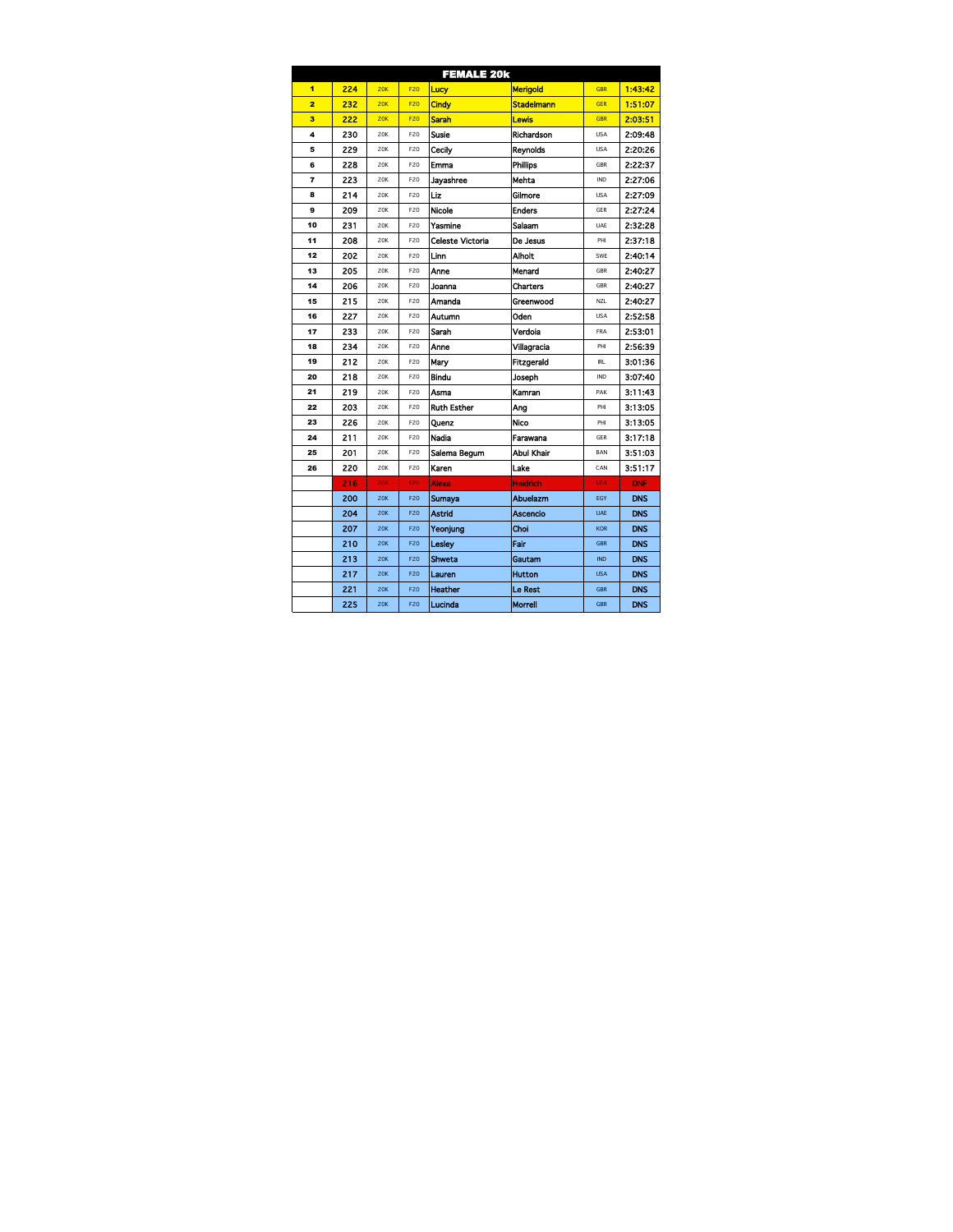|    |     |            |            | <b>MALE 20k</b>       |                    |             |            |
|----|-----|------------|------------|-----------------------|--------------------|-------------|------------|
| 1  | 260 | 20K        | <b>M20</b> | Gareth                | Gallagher          | <b>IRL</b>  | 1:26:00    |
| 2  | 288 | 20K        | <b>M20</b> | Barry                 | <b>Simpson</b>     | <b>GBR</b>  | 1:34:41    |
| з  | 279 | 20K        | <b>M20</b> |                       |                    | <b>IRL</b>  | 1:38:11    |
|    |     |            |            | <u>Daniel</u>         | <u>OSullivan</u>   |             |            |
| 4  | 252 | <b>20K</b> | M20        | David                 | Cox                | GBR         | 1:40:27    |
| 5  | 239 | 20K        | M20        | Collin                | Allin              | <b>RSA</b>  | 1:44:21    |
| 6  | 253 | 20K        | M20        | Scott                 | Crosby             | GBR         | 1:44:36    |
| 7  | 263 | 20K        | M20        | Alexander Kenji       | Hoehe              | GER         | 1:44:42    |
| 8  | 254 | 20K        | M20        | Benjamin              | Davis              | GBR         | 1:46:56    |
| 9  | 269 | 20K        | M20        | Henrik                | Lindskou-Mouritsen | DEN         | 1:53:01    |
| 10 | 274 | 20K        | M20        | Andrew                | Morrison           | <b>NZL</b>  | 1:58:45    |
|    |     |            |            |                       |                    |             |            |
| 11 | 261 | 20K        | M20        | Sergio                | Gariboldi          | ΙTΑ         | 2:00:49    |
| 12 | 285 | 20K        | M20        | Andrea                | Restelli           | <b>ITA</b>  | 2:00:49    |
| 13 | 276 | 20K        | M20        | Leon                  | Nel                | <b>RSA</b>  | 2:01:27    |
| 14 | 244 | 20K        | M20        | Tom                   | Beach              | GBR         | 2:02:48    |
| 15 | 295 | 20K        | M20        | Bryan                 | Zimmerman          | <b>USA</b>  | 2:05:23    |
| 16 | 248 | 20K        | M20        | Mark                  | Brown              | <b>NZL</b>  | 2:07:07    |
| 17 | 255 | <b>20K</b> | M20        | Josh                  | Dransfield         | AUS         | 2:07:34    |
| 18 | 256 | <b>20K</b> | M20        | Jonathan              | Emerancienne       | <b>FRA</b>  | 2:09:22    |
|    |     |            |            |                       |                    |             |            |
| 19 | 293 | 20K        | M20        | Stephen               | Turner             | GBR         | 2:11:52    |
| 20 | 267 | <b>20K</b> | M20        | Mark                  | Johnson            | GBR         | 2:15:18    |
| 21 | 283 | <b>20K</b> | M20        | Michael               | Pugliese           | <b>USA</b>  | 2:17:41    |
| 22 | 247 | <b>20K</b> | M20        | Thomas                | Brewer             | <b>USA</b>  | 2:20:29    |
| 23 | 284 | 20K        | M20        | Matthew               | Reed               | GBR         | 2:22:37    |
| 24 | 287 | <b>20K</b> | M20        | Khawar                | Siddique           | PAK         | 2:23:50    |
| 25 | 250 | 20K        | M20        | Bryan                 | Conyers            | <b>USA</b>  | 2:25:12    |
| 26 | 275 | 20K        | M20        | John                  | Murray             | <b>USA</b>  | 2:27.09    |
| 27 | 280 | 20K        | M20        | Mark                  | Palfreeman         | CAN         | 2:27:09    |
| 28 | 281 | <b>20K</b> | M20        | Joerg                 | Peters             | GER         | 2:27:24    |
| 29 | 282 | <b>20K</b> | M20        | Marco                 | Polidori           | <b>ITA</b>  | 2:28:23    |
|    |     |            |            |                       |                    |             |            |
| 30 | 290 | 20K        | M20        | Mike                  | Stringfellow       | AUS         | 2:28:32    |
| 31 | 240 | 20K        | M20        | Mohamed               | Almarzooqi         | UAE         | 2:29:03    |
| 32 | 241 | <b>20K</b> | M20        | Abdulla               | Alqassimi          | UAE         | 2:29:06    |
| 33 | 270 | 20K        | M20        | Arnold                | Maas               | <b>NED</b>  | 2:30:37    |
| 34 | 291 | <b>20K</b> | M20        | Nurzhan               | Suigembayev        | KZK         | 2:31:58    |
| 35 | 262 | 20K        | M20        | Talgat                | Gubashev           | KZK         | 2:32:06    |
| 36 | 242 | <b>20K</b> | M20        | Mohammed S            | Alqassimi          | UAE         | 2:32:34    |
| 37 | 246 | <b>20K</b> | M20        | Luke                  | Bonner             | AUS         | 2:33:58    |
| 38 | 271 | 20K        | M20        | Conrad                | Maniy              | CAN         | 2:34:57    |
| 39 | 251 | 20K        | M20        | Oscar                 | Correa             | VEN         | 2:36:24    |
| 40 | 286 | <b>20K</b> | M20        | Mark Lester           | Reyes              | PHI         | 2:39:01    |
| 41 | 237 | 20K        | M20        | Justus                | Alholt             | SWE         | 2:40:14    |
| 42 | 236 | 20K        | M20        | <b>Hamed Sulieman</b> | Al-Mahroogi        | OMA         | 2:40:27    |
|    |     |            |            |                       |                    |             |            |
| 43 | 272 | 20K        | M20        | Nevin                 | Mathows            | <b>IND</b>  | 2:52:20    |
| 44 | 257 | <b>20K</b> | M20        | Nathan                | Ergonul            | GBR         | 3:07:44    |
| 45 | 238 | <b>20K</b> | M20        | Mohd                  | Aljasmi            | <b>IJAF</b> | 3:11:27    |
| 46 | 258 | 20K        | M20        | Andrey                | Fomenko            | <b>RUS</b>  | 3:11:53    |
| 47 | 266 | 20K        | M20        | Alfred Ray            | Jayag              | PHI         | 3:13:05    |
| 48 | 292 | 20K        | M20        | Javier                | Torres             | VEN         | 3:20:34    |
| 49 | 277 | 20K        | M20        | Katsuki               | Nishimura          | JPN         | 3:23:49    |
| 50 | 243 | 20K        | M20        | Mohammed K            | Alqassimi          | UAE         | 3:47:32    |
|    | 249 | 20K        | <b>M20</b> | <u>Alexander</u>      | <b>Buhvalov</b>    | <b>RUS</b>  | <b>DNF</b> |
|    | 273 | <b>20K</b> | <b>M20</b> | Isaiah                | Moriasi            | <b>USA</b>  | DNF        |
|    | 278 | <b>20K</b> | <b>M20</b> | Bart                  | O'Doherty          | IRL.        | <b>DNF</b> |
|    | 235 | 20K        | M20        | Jaren                 | Aksut              | <b>USA</b>  | <b>DNS</b> |
|    | 245 | 20K        | M20        | Thomas                | Bolton             | <b>GBR</b>  | <b>DNS</b> |
|    |     |            |            |                       |                    |             |            |
|    | 259 | 20K        | M20        | Gerard                | Foulkes            | <b>NZL</b>  | <b>DNS</b> |
|    | 264 | 20K        | M20        | Marcus                | Huber              | ${\sf GER}$ | <b>DNS</b> |
|    | 265 | 20K        | M20        | Richard Neil          | Irwin              | <b>RSA</b>  | <b>DNS</b> |
|    | 268 | 20K        | M20        | Jesus                 | Lemus              | <b>USA</b>  | <b>DNS</b> |
|    | 289 | 20K        | <b>M20</b> | Sean                  | Staunton           | <b>IRL</b>  | <b>DNS</b> |